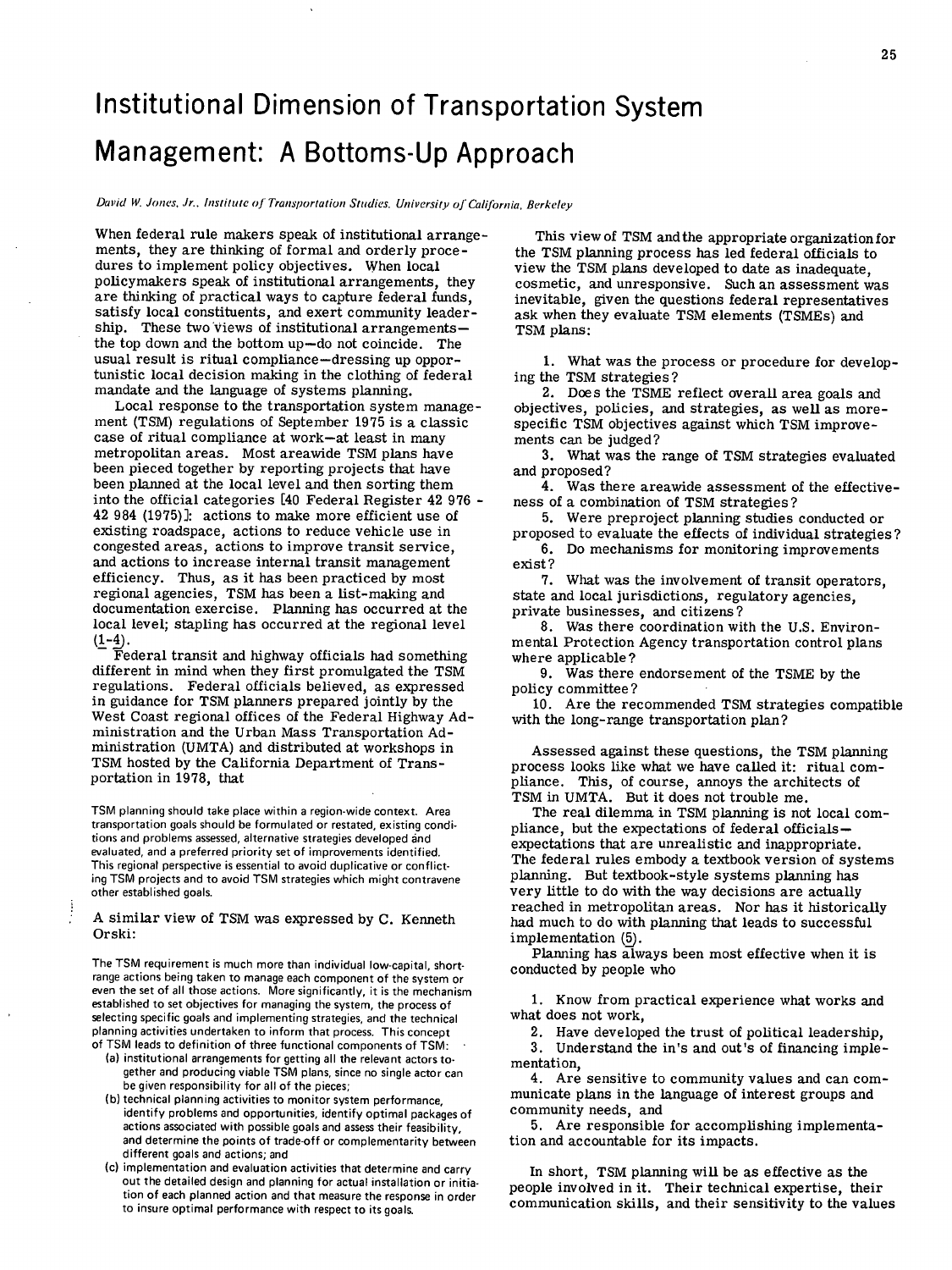of their community will make or break TSM.

If you accept this view of what makes for effective planning, the institutional arrangements necessary for successful transportation system management follow logically. TSM should attempt subvention of planning funds so as to

Upgrade the traffic -operations expertise of transit agencies and highway departments;

Engage major employers in traffic mitigation;

Allow local communities to develop plans to protect residential neighborhoods and areas of heavy pedestrian activity from traffic intrusion; and

Cultivate a concern with traffic mitigation in the local agencies that plan urban development, issue building permits, and review environmental impact reports.

In this conception of TSM, regional agencies would be involved in the procurement of planning from agencies that have implementation powers and are responsible for living with the results of implementation. It would not involve an elaborate exercise in regional goal setting, the convening of areawide task forces, or an active role in operational planning for the metropolitan planning organization (MPO). MPOs would procure planning by subvention of funds to action agencies—or a consortium of action agencies. They would plan for planning, rather than develop plans themselves.

This approach posits that the key to successful TSM is the commitment of the implementing agencies and the involvement of the community constituency with which they are engaged. Community involvement and agency commitment are not likely to occur if TSM planning is conducted as a systems planning activity at the regional level. The systems planning game is simply too distant, too abstract, and too heavily overlayed with the heritage of modeling to produce the consensus necessary for implementation.

Let me anticipate the reaction of federal rule makers to this line of argument. Many would say, I suspect, that an areawide approach is necessary to coordinate TSM planning with energy-conservation and air quality planning. Therefore, it is critical that TSM, transportation control planning, and energy-contingency planning be lodged in the same regional agency so that efforts are not duplicated.

The answer to this line of argument is that TSM measures will not have consequential impacts on fuel consumption and air quality. Estimates of the energyconservation and air quality impacts of aggressive implementation of the full menu of TSM actions usually indicate reductions of one or two percent of total regionwide vehicle travel  $(6-9)$ . And when affordability and acceptability constraints are added to the analysis, the fuel savings and pollutant reductions that can be achieved through TSM are reduced to negligible.

There is no merit in coordinating TSM with air quality and energy-conservation plans if coordination cannot deliver significant results.

Let me anticipate a second reaction from federal rule makers: that TSM should be coordinated with long-range planning and therefore should be lodged with the agency responsible for long-range planning. This argument has merit. But coordination can be accomplished from the bottom up as well as from the top down. As MPOs procure TSM planning and implementation from action agencies, they can adjust their assessment of longrange needs accordingly. Thus, local accomplishment in TSM would lead to the lessening of regional investment needs.

A third federal concern can also be anticipated —that TSM must be an essential element of planning for

fixed-guideway transit and must therefore be located in the regional agency that is engaged in alternatives analysis. One of the origins of federal commitment to TSM was the judgment that priority treatment of buses and carpools on freeways may offer a cost-effective alternative to rail transit on exclusive rights-of-way. Thus, as Orski noted in his opening remarks at the 1976 Transportation Research Board Conference on Alternatives Analysis, Hunt Valley, Maryland, alternatives analysis posits that making more efficient use of existing road space should be evaluated as an option to major investments in right-of-way and rail transit. The dilemma with this argument is that few urban corridors have sufficient transit service or transit demand to support exclusive bus ways, much less rail transit. In most metropolitan areas, priority entry at metered freeway ramps is the strategy best suited to the level of transit service that can be anticipated, even in the future. This means that corridors in which a trade-off between rail transit and exclusive bus way is germane can be treated as unique cases. The institutional arrangements for TSM should not be organized around the exceptional case, but rather based on the routine demands of traffic management, parking management, and employer-based traffic-mitigation planning.

Finally, a fourth federal concern can be anticipated that a bottoms-up process driven by no explicit regional objectives cannot be easily monitored and evaluated. Without well-defined objectives, the cost-effectiveness of competing projects cannot be assessed and programmed optimally. This argument is difficult to rebut because formal measures of cost and benefit have never played a large role in transportation planning and programming  $(2, 10)$ . Rather, planning decisions have been guided by sensitivity to community wants and budget tolerances. And programming has been guided by balancing the competing claims of competing jurisdictions. Thus, the calculation of costs and benefits has been more instinctive and political than systematic and formal. This being the case, it has been viewed as appropriate to give decision-making authority to elected officials who are accountable and whose reelection depends on their sensitivity in interpreting what their communities want and can afford. [This philosophy of governance is embedded in the official TSM regulations, but local has been interpreted to mean local officials assembled in a regional forum. It is the responsiveness, constituent composition, and equity of regional forum arrangements that are the issue  $(1)$ . Unless the planning and programming process is changed radically, it should remain the responsibility of those closest to community needs.

Let me summarize the arguments made here:

1. The TSM plans developed by MPOs have disappointed federal reviewers and rule makers.

2. The federal view of TSM is at variance with the planning practices and decision processes of metropolitan areas.

3. Successful TSM planning does not require an elaborate areawide process based on texbook-style systems planning.

The key to successful TSM planning is the people involved: their expertise, their access to the political process, and their sensitivity to community values and needs.

MPOs can foster TSM by subvention of planning funds and procurement of project design from action agencies.

TSM cannot deliver consequential energy savings or pollutant reductions; therefore, the planning process